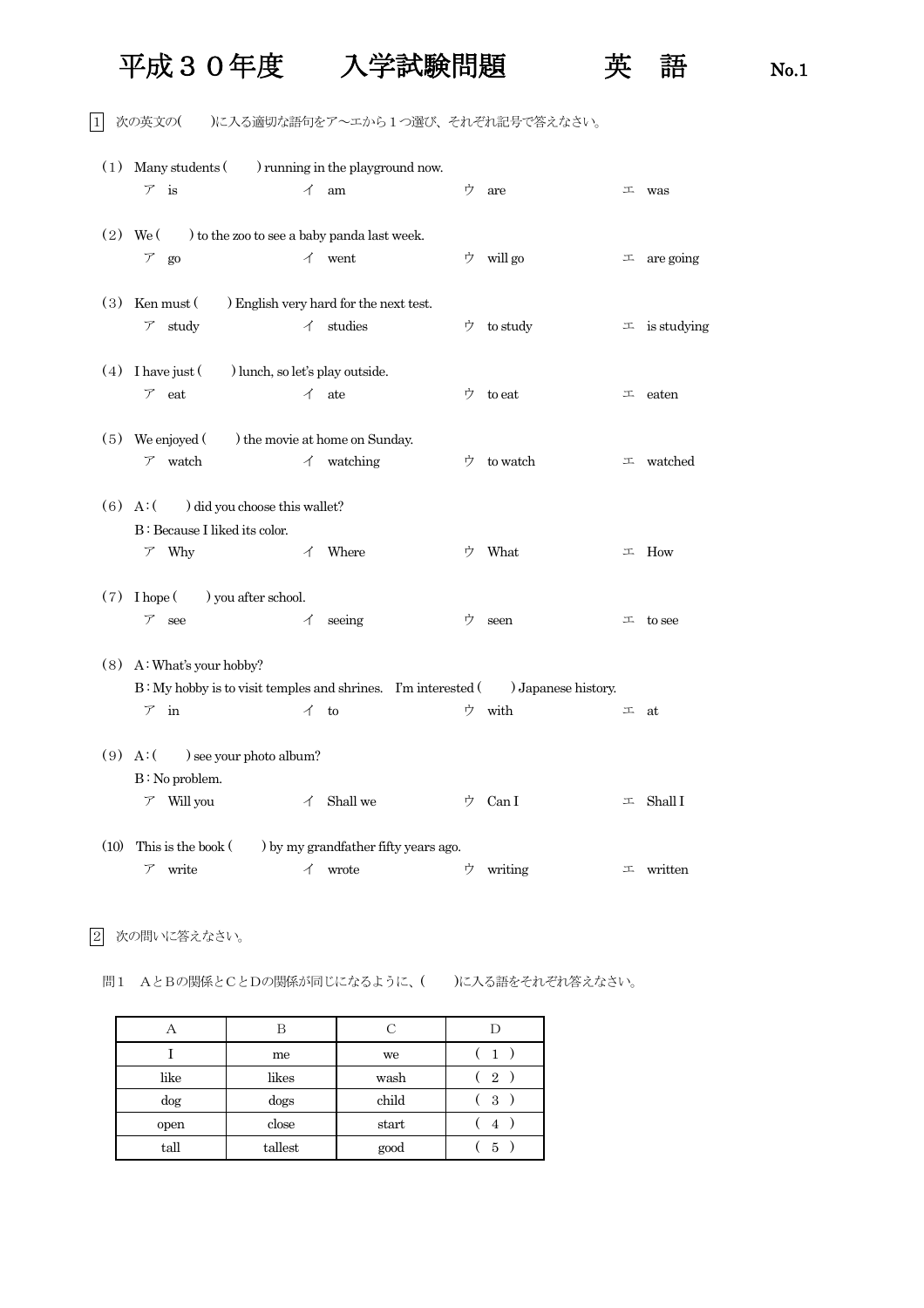- (1) We use a bat and gloves. One throws a ball and another hits it. There are nine players in a team.
- (2) We can do it in the sea or the pool. We must wear a water suit for doing it.
- (3) We can play it on the snow. We use two boards and two sticks. We need a special wear for the cold.
- (4) We kick a ball and shoot. We must not use our hands in the game, but only keepers can use them. There are eleven players in a team.
- (5) We use a racket and a plastic ball. Some people call it "ping-pong."

語群【 soccer / basketball / volleyball / baseball / table tennis / swimming / skiing / badminton 】

問3 あなたが伝えたい内容(出身地や好きなことなど)を踏まえて、英語で自己紹介文を3文以上書きなさい。

- 問4 次の各単語の組み合わせが、対義語の関係であればA、類義語の関係であればBで、それぞれ答えなさい。
- (1) study learn (2) lose win (3) wife husband (4) fall drop (5) right wrong
- |3| 次の対話文の応答として、( )に入る適切なものをア~エから選び、それぞれ記号で答えなさい。
	- $(1)$  A: Hello, this is Hiroshi.  $(1)$  $B : Hi$ , Hiroshi. This is Kate. ( 2 )  $\qquad \qquad \gamma$  Let's see ...  $(A : Oh, is he?$  When will he be back?  $\uparrow$  I'm sorry, but he's out now. B:  $(3)$  He'll be back by seven.  $\forall$  Then I'll call back later.  $A: I$  see.  $(4)$   $\perp$  May I speak to Kenny? B: All right. Thank you for calling, Hiroshi. A: Good-bye, Kate.
		-
	- $(2)$  A: $(1)$  $B: \Gamma$ m looking for a new cap.  $\mathcal{F}$  All right.  $A: (2)$  How about this one?  $\uparrow$  Here's your change.  $B : It's very good!$  (3)  $\uparrow$  How much is it?  $A: It's 3,000$  yen.  $\Box$  May I help you? B: OK, I'll take it. Here's 5,000 yen.  $A : (4)$ B: Thank you.

|4| 次の日本語に合うように、( )内の語句を並べかえなさい。ただし、文頭にくる語も小文字で示してあります。

(1) あなたはどこで結婚式をする予定ですか。

( you / going / where / have / to / are ) a wedding ceremony?

- (2) 私はギターを弾くことが好きです。 ( to / the / like / I / guitar / play ).
- (3) この建物はあの建物と同じくらいの高さだ。 ( that one / as / is / this building / as / high ).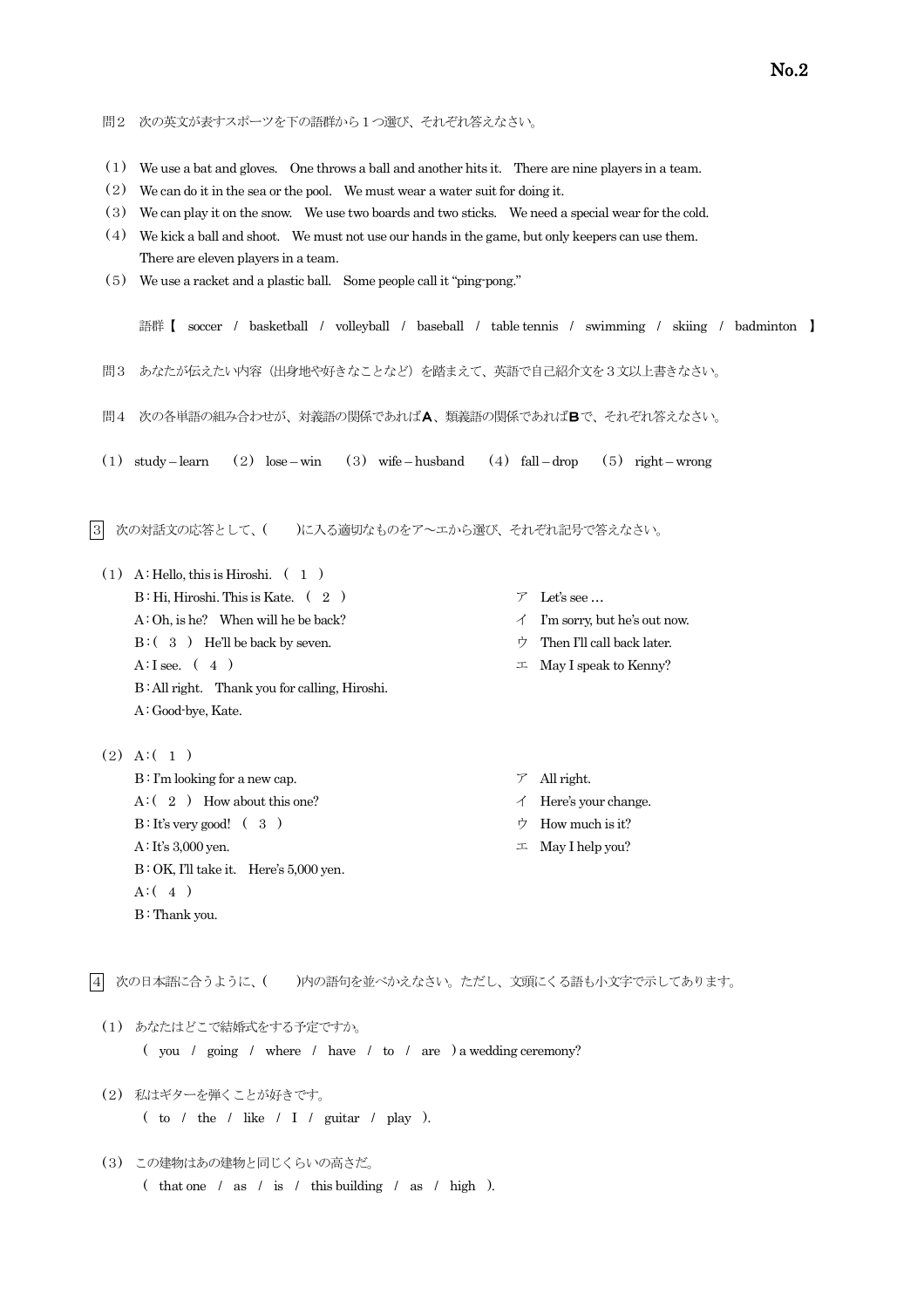5 次の英文を読んで、後の問いに答えなさい。

Tom and Kevin are junior high school students and they like animals. Last year Kevin  $\mathbb{Q}(\text{get})$  a dog at home and named it Luna. Tom often visited Kevin's house and played with her.  $\mathcal{Q}$ It was (him / to / time / for / fun / spend ) with Luna.

One day Kevin said to Tom, "Luna has had three baby dogs. But my house is not big enough. I'm looking for someone | I wants to have **©them.**" Tom really wanted to have a pet dog, so he said to his father, "Can I have a dog, please? My birthday will come soon." His father said, "Well, I know that the day will come next week. But can you take care ( A ) a dog every day? <sup>®</sup>Remember you must \*treat the dog as a part of our family." Tom answered, "Yes! I can do it, Dad!" Then they talked with  $\epsilon$  and  $\epsilon$  make) some rules to have a dog.

| 【 Rules 】                              |                                             |
|----------------------------------------|---------------------------------------------|
| $\cdot$ Give food and fresh water.     | • Put away pet toys.                        |
| $\cdot$ Clean up the dog's toilet.     | $\cdot$ Take the dog for walking every day. |
| $\cdot$ Always be friendly to the dog. |                                             |

A few days <sub>②</sub>later, Tom and his father went to Kevin's house and <sub>8</sub> (see ) small and pretty dogs. Tom could have one of them. He <sup>\*\*</sup>chose the  $\| \mathbf{I} \|^2$  dog of the three and named it Lucky. Tom was <sup>\*\*</sup>filled with joy and said, "Thank you, Kevin! Thank you, Dad! I was really looking forward  $(B)$  this day!!"

 Now Tom is very happy to have a pet. Every morning, he gets up thirty minutes earlier than before to go ( C ) a walk with Lucky. Also, they spend  $\frac{\partial (r \leq \pm \lambda \mathcal{D})}{\partial r}$  time together  $\frac{\partial (r \in \pm \lambda \mathcal{D})}{\partial r}$  and  $\frac{\partial (r \in \pm \lambda \mathcal{D})}{\partial r}$  time together  $\frac{\partial (r \in \pm \lambda \mathcal{D})}{\partial r}$  and  $\frac{\partial (r \in \pm \lambda \mathcal{D})}{\partial r}$  and  $\frac{\partial (r \in \pm \lambda \mathcal{D})}{\partial r}$  and  $\frac$ 

```
※ treat 扱う chose 選んだ filled with joy 喜びでいっぱい
問1 下線部①・6・8の()の中の動詞をそれぞれ過去形に直しなさい。
問2 下線部②が次の意味になるように、()の中の語を並べかえなさい。
      「彼にとって、Luna と一緒に時間を過ごすことは楽しいことでした。」
問3 空欄│ Ⅰ │ Ⅱ に入る語をア~エから1つ選び、それぞれ記号で答えなさい。
     Ⅰ ア which イ who ウ whose エ what
     \blacksquare  ア small  イ smaller  ウ smallest  エ as small
問4 下線部③は具体的に何を指しているか、本文中より英語3語で抜き出しなさい。
問5 空欄( A )~( C )に入る語をア~エから選び、それぞれ記号で答えなさい。
     ア for イ of ウ at エ to
問6 下線部④をほぼ同じ意味になるように書きかえたとき、次の英文の( )に入る語を答えなさい。
     Remember you must treat the dog as a part of our family.
    =Remember you ( ) ( ) treat the dog as a part of our family.
問7 下線部⑤の英語を日本語にしなさい。
問8 Tom が犬を飼うために父親と約束した5つのルールを、解答欄に合うようにそれぞれ日本語で答えなさい。
問9 下線部⑦・⑩の対義語を、本文中より英語1語でそれぞれ抜き出しなさい。
問10 下線部⑨の日本語を3語の英語に直しなさい。
問11 本文の内容と一致するものには〇、一致しないものには×で、それぞれ答えなさい。
     (1) Tom named Kevin's dog Luna.
     (2) Kevin's house is not large enough to have three baby dogs.
     (3) Tom was very glad to have a baby dog.
     (4) Luna and Lucky will be good friends forever.
```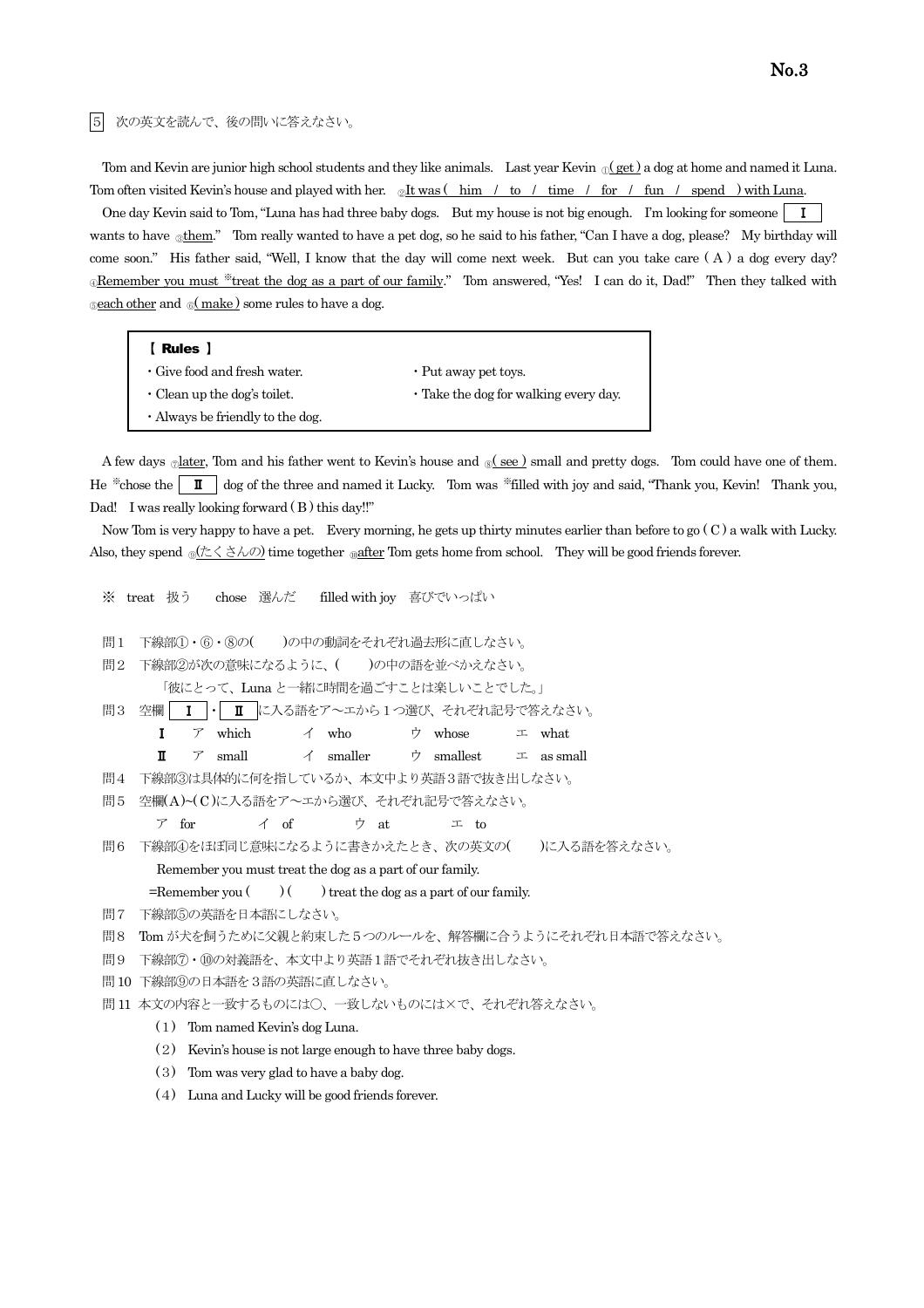平成30年度 入学試験 解答用紙 英 語

|                  |                | 受                              | 験                                    | 番 | 号   |           |            | 前<br>名       |     |           |                  |     |             |           |                |            |  |
|------------------|----------------|--------------------------------|--------------------------------------|---|-----|-----------|------------|--------------|-----|-----------|------------------|-----|-------------|-----------|----------------|------------|--|
|                  |                |                                |                                      |   |     |           |            |              |     |           |                  |     |             |           |                |            |  |
|                  |                |                                |                                      |   |     |           |            |              |     |           |                  |     |             |           |                |            |  |
|                  | $\mathbf{1}$   | (1)                            |                                      |   | (2) |           |            |              | (3) |           |                  | (4) |             |           | (5)            |            |  |
|                  |                | (6)                            | (7)                                  |   |     |           |            |              | (8) |           |                  | (9) |             |           | (10)           |            |  |
|                  | 間1             | $\left(\,1\,\right)$           |                                      |   |     |           |            | $(\,2\,)$    |     |           |                  |     | (3)         |           |                |            |  |
|                  |                | $(\,4\,)$                      |                                      |   |     |           |            | (5)          |     |           |                  |     |             |           |                |            |  |
|                  | 間 $2\,$        | $\left(\,1\,\right)$           |                                      |   |     |           |            | (2)          |     |           |                  |     | (3)         |           |                |            |  |
|                  |                | $(\,4\,)$                      |                                      |   |     |           |            | (5)          |     |           |                  |     |             |           |                |            |  |
| $\boldsymbol{2}$ |                |                                |                                      |   |     |           |            |              |     |           |                  |     |             |           |                |            |  |
|                  | 問3             |                                |                                      |   |     |           |            |              |     |           |                  |     |             |           |                |            |  |
|                  |                |                                |                                      |   |     |           |            |              |     |           |                  |     |             |           |                |            |  |
|                  | 間4             | $\left(\,1\,\right)$           |                                      |   |     |           |            | $(\,2\,)$    |     |           |                  |     | (3)         |           |                |            |  |
|                  |                | $(\,4\,)$                      |                                      |   |     |           | (5)        |              |     |           |                  |     |             |           |                |            |  |
|                  | $\mathbf{3}$   | (1)                            | $\mathbf{1}$                         |   |     |           | $\sqrt{2}$ |              |     |           | $\sqrt{3}$       |     |             |           | $\overline{4}$ |            |  |
|                  |                | $(\,2\,)$                      | $\mathbf{1}$                         |   |     |           | $\sqrt{2}$ |              |     |           | $\boldsymbol{3}$ |     |             |           | $\overline{4}$ |            |  |
|                  | $\overline{4}$ | $(\,1\,)$                      | a wedding ceremony?                  |   |     |           |            |              |     |           |                  |     |             |           |                |            |  |
|                  |                | (2)                            |                                      |   |     |           |            |              |     |           |                  |     |             |           |                |            |  |
|                  |                | (3)                            |                                      |   |     |           |            |              |     |           |                  |     |             |           |                |            |  |
|                  | 問1             | $\textcircled{\scriptsize{1}}$ |                                      |   |     |           |            | $\circledS$  |     |           |                  |     | $\circledS$ |           |                |            |  |
|                  |                | 間2 It was                      |                                      |   |     |           |            |              |     |           |                  |     |             |           |                | with Luna. |  |
|                  | 問3             | $\rm I$                        |                                      |   |     |           |            | $\rm \, \Pi$ |     |           |                  |     |             |           |                |            |  |
|                  | 問4             |                                |                                      |   |     |           |            |              |     |           |                  |     |             |           |                |            |  |
|                  | 問5             | (A)                            |                                      |   |     |           |            | (B)<br>(C)   |     |           |                  |     |             |           |                |            |  |
|                  | 問6             |                                |                                      |   |     |           |            |              |     |           |                  |     |             |           |                |            |  |
|                  | 問7             | $\circledS$                    |                                      |   |     |           |            |              |     |           |                  |     |             |           |                |            |  |
| $\overline{5}$   |                | $\bullet$                      |                                      |   |     |           |            |              |     |           |                  |     |             |           |                | こと。        |  |
|                  |                | ٠<br>                          |                                      |   |     |           |            |              |     |           |                  |     |             | こと。       |                |            |  |
|                  | 問8             | $\bullet$                      |                                      |   |     |           |            |              |     |           |                  |     |             | こと。       |                |            |  |
|                  |                | $\bullet$<br>                  |                                      |   |     |           |            |              |     |           |                  |     |             | こと。       |                |            |  |
|                  |                | $\bullet$                      | こと。                                  |   |     |           |            |              |     |           |                  |     |             |           |                |            |  |
|                  | 問9             | $\circledT$                    | $^{\textcircled{\footnotesize{10}}}$ |   |     |           |            |              |     |           |                  |     |             |           |                |            |  |
|                  | 問10            | $\textcircled{\scriptsize 9}$  |                                      |   |     |           |            |              |     |           |                  |     |             |           |                |            |  |
|                  | 問11            | $\left(\,1\,\right)$           |                                      |   |     | $(\,2\,)$ |            |              |     | $(\,3\,)$ |                  |     |             | $(\,4\,)$ |                |            |  |